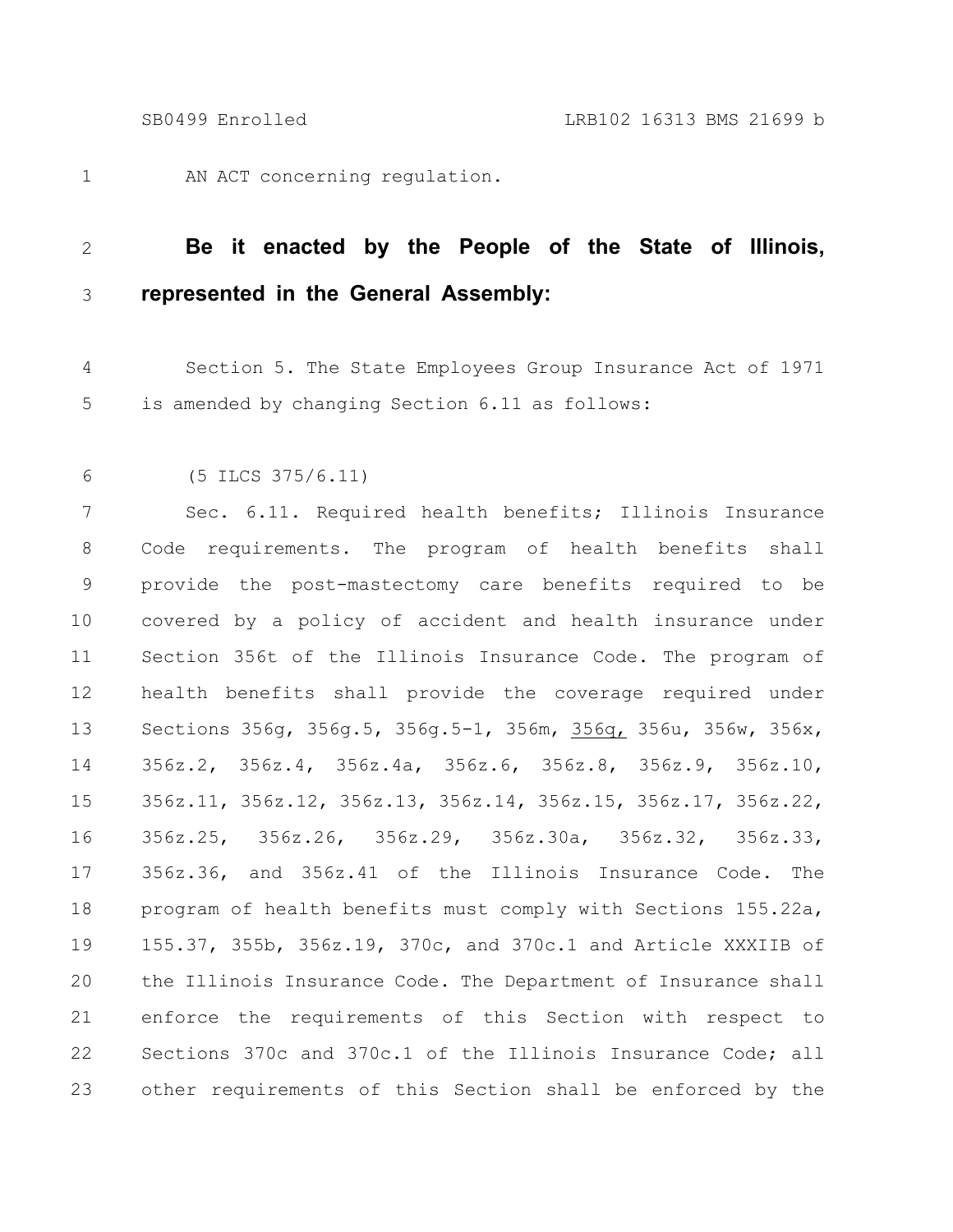SB0499 Enrolled - 2 - LRB102 16313 BMS 21699 b

Department of Central Management Services. 1

Rulemaking authority to implement Public Act 95-1045, if any, is conditioned on the rules being adopted in accordance with all provisions of the Illinois Administrative Procedure Act and all rules and procedures of the Joint Committee on Administrative Rules; any purported rule not so adopted, for whatever reason, is unauthorized. 2 3 4 5 6 7

(Source: P.A. 100-24, eff. 7-18-17; 100-138, eff. 8-18-17; 100-863, eff. 8-14-18; 100-1024, eff. 1-1-19; 100-1057, eff. 1-1-19; 100-1102, eff. 1-1-19; 100-1170, eff. 6-1-19; 101-13, eff. 6-12-19; 101-281, eff. 1-1-20; 101-393, eff. 1-1-20; 101-452, eff. 1-1-20; 101-461, eff. 1-1-20; 101-625, eff.  $1 - 1 - 21.$ 8 9 10 11 12 13

Section 10. The Counties Code is amended by changing Section 5-1069.3 as follows: 14 15

(55 ILCS 5/5-1069.3) 16

Sec. 5-1069.3. Required health benefits. If a county, including a home rule county, is a self-insurer for purposes of providing health insurance coverage for its employees, the coverage shall include coverage for the post-mastectomy care benefits required to be covered by a policy of accident and health insurance under Section 356t and the coverage required under Sections 356g, 356g.5, 356g.5-1, 356q, 356u, 356w, 356x, 356z.6, 356z.8, 356z.9, 356z.10, 356z.11, 356z.12, 356z.13, 17 18 19 20 21 22 23 24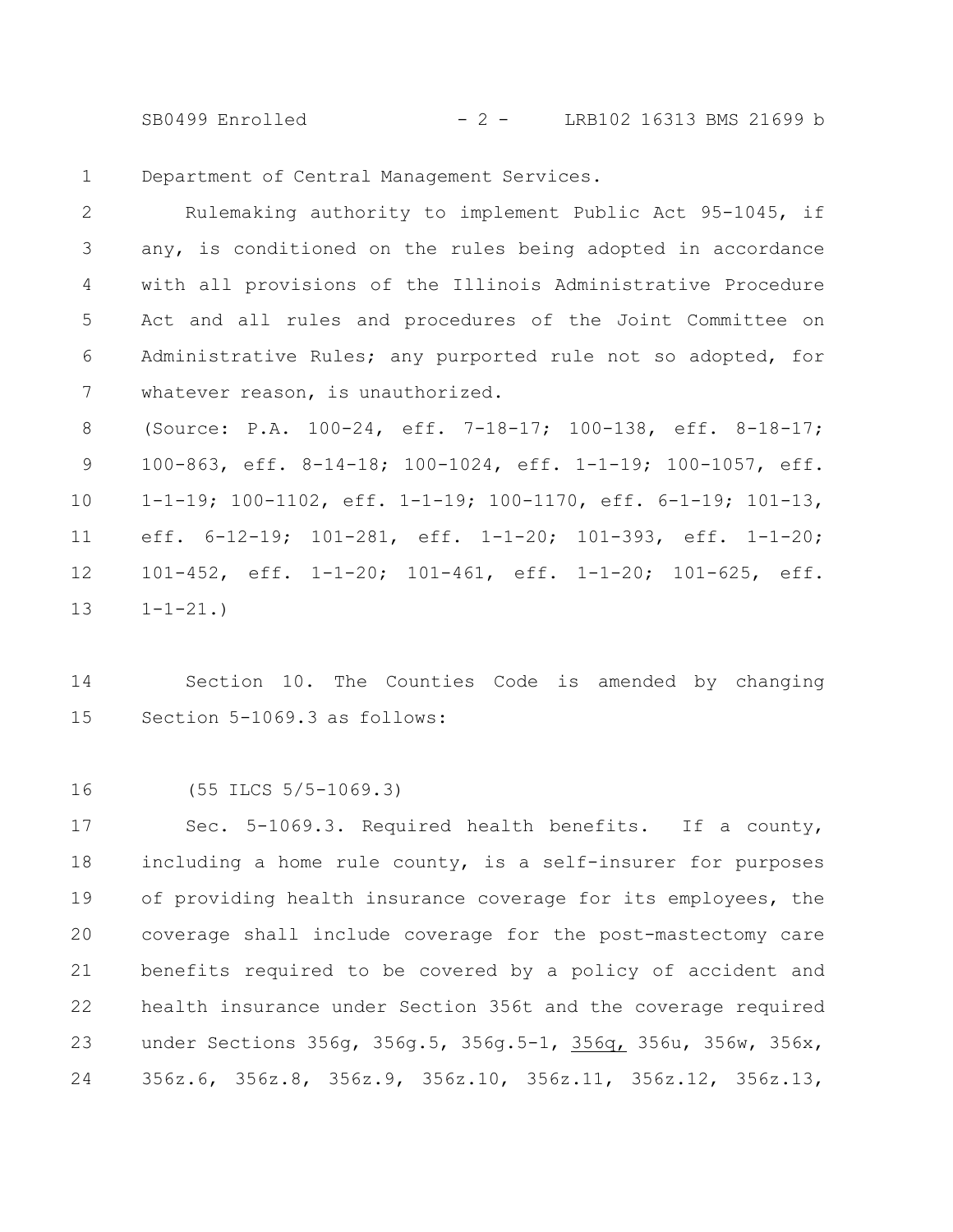SB0499 Enrolled - 3 - LRB102 16313 BMS 21699 b

356z.14, 356z.15, 356z.22, 356z.25, 356z.26, 356z.29, 356z.30a, 356z.32, 356z.33, 356z.36, and 356z.41 of the Illinois Insurance Code. The coverage shall comply with Sections 155.22a, 355b, 356z.19, and 370c of the Illinois Insurance Code. The Department of Insurance shall enforce the requirements of this Section. The requirement that health benefits be covered as provided in this Section is an exclusive power and function of the State and is a denial and limitation under Article VII, Section 6, subsection (h) of the Illinois Constitution. A home rule county to which this Section applies must comply with every provision of this Section. 1 2 3 4 5 6 7 8 9 10 11 12

Rulemaking authority to implement Public Act 95-1045, if any, is conditioned on the rules being adopted in accordance with all provisions of the Illinois Administrative Procedure Act and all rules and procedures of the Joint Committee on Administrative Rules; any purported rule not so adopted, for whatever reason, is unauthorized. 13 14 15 16 17 18

(Source: P.A. 100-24, eff. 7-18-17; 100-138, eff. 8-18-17; 100-863, eff. 8-14-18; 100-1024, eff. 1-1-19; 100-1057, eff. 1-1-19; 100-1102, eff. 1-1-19; 101-81, eff. 7-12-19; 101-281, eff. 1-1-20; 101-393, eff. 1-1-20; 101-461, eff. 1-1-20; 101-625, eff. 1-1-21.) 19 20 21 22 23

Section 15. The Illinois Municipal Code is amended by changing Section 10-4-2.3 as follows: 24 25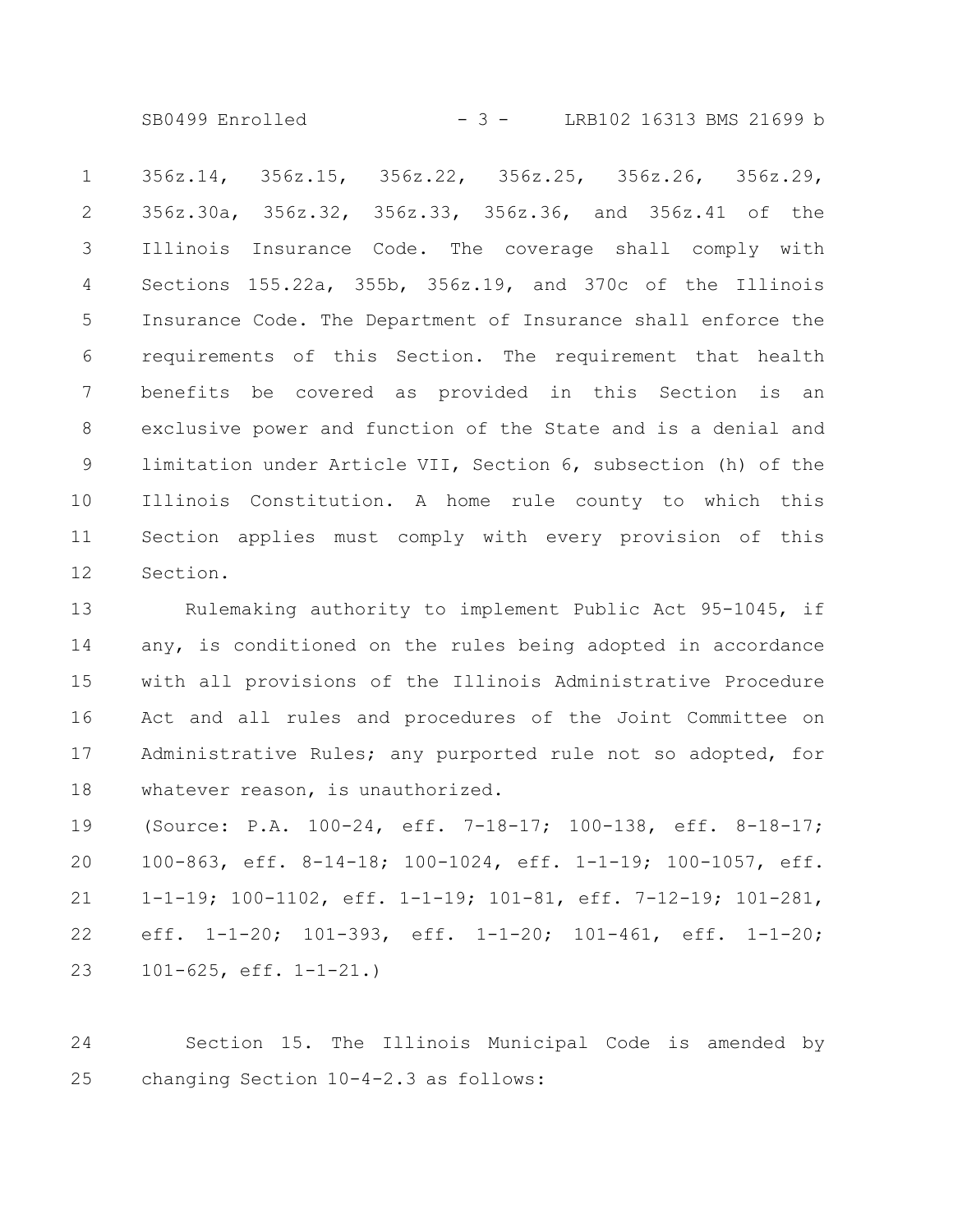1

(65 ILCS 5/10-4-2.3)

Sec. 10-4-2.3. Required health benefits. If a municipality, including a home rule municipality, is a self-insurer for purposes of providing health insurance coverage for its employees, the coverage shall include coverage for the post-mastectomy care benefits required to be covered by a policy of accident and health insurance under Section 356t and the coverage required under Sections 356g, 356g.5, 356g.5-1, 356q, 356u, 356w, 356x, 356z.6, 356z.8, 356z.9, 356z.10, 356z.11, 356z.12, 356z.13, 356z.14, 356z.15, 356z.22, 356z.25, 356z.26, 356z.29, 356z.30a, 356z.32, 356z.33, 356z.36, and 356z.41 of the Illinois Insurance Code. The coverage shall comply with Sections 155.22a, 355b, 356z.19, and 370c of the Illinois Insurance Code. The Department of Insurance shall enforce the requirements of this Section. The requirement that health benefits be covered as provided in this is an exclusive power and function of the State and is a denial and limitation under Article VII, Section 6, subsection (h) of the Illinois Constitution. A home rule municipality to which this Section applies must comply with every provision of this Section. 2 3 4 5 6 7 8 9 10 11 12 13 14 15 16 17 18 19 20 21

Rulemaking authority to implement Public Act 95-1045, if any, is conditioned on the rules being adopted in accordance with all provisions of the Illinois Administrative Procedure Act and all rules and procedures of the Joint Committee on 22 23 24 25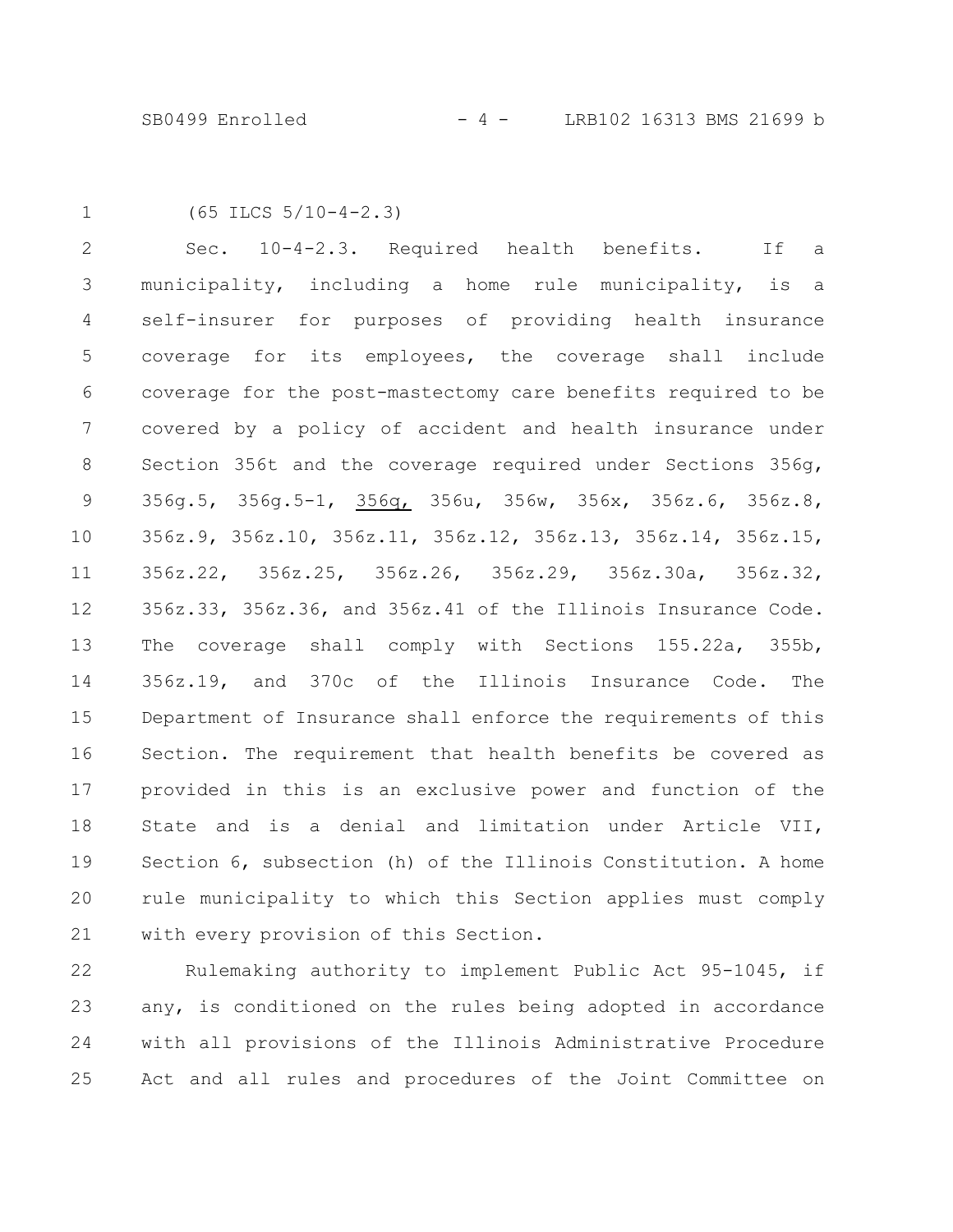SB0499 Enrolled - 5 - LRB102 16313 BMS 21699 b

Administrative Rules; any purported rule not so adopted, for whatever reason, is unauthorized. 1 2

(Source: P.A. 100-24, eff. 7-18-17; 100-138, eff. 8-18-17; 100-863, eff. 8-14-18; 100-1024, eff. 1-1-19; 100-1057, eff. 1-1-19; 100-1102, eff. 1-1-19; 101-81, eff. 7-12-19; 101-281, eff. 1-1-20; 101-393, eff. 1-1-20; 101-461, eff. 1-1-20; 101-625, eff. 1-1-21.) 3 4 5 6 7

Section 20. The School Code is amended by changing Section 10-22.3f as follows: 8 9

(105 ILCS 5/10-22.3f) 10

Sec. 10-22.3f. Required health benefits. Insurance protection and benefits for employees shall provide the post-mastectomy care benefits required to be covered by a policy of accident and health insurance under Section 356t and the coverage required under Sections 356g, 356g.5, 356g.5-1, 356q, 356u, 356w, 356x, 356z.6, 356z.8, 356z.9, 356z.11, 356z.12, 356z.13, 356z.14, 356z.15, 356z.22, 356z.25, 356z.26, 356z.29, 356z.30a, 356z.32, 356z.33, 356z.36, and 356z.41 of the Illinois Insurance Code. Insurance policies shall comply with Section 356z.19 of the Illinois Insurance Code. The coverage shall comply with Sections 155.22a, 355b, and 370c of the Illinois Insurance Code. The Department of Insurance shall enforce the requirements of this Section. 11 12 13 14 15 16 17 18 19 20 21 22 23

Rulemaking authority to implement Public Act 95-1045, if 24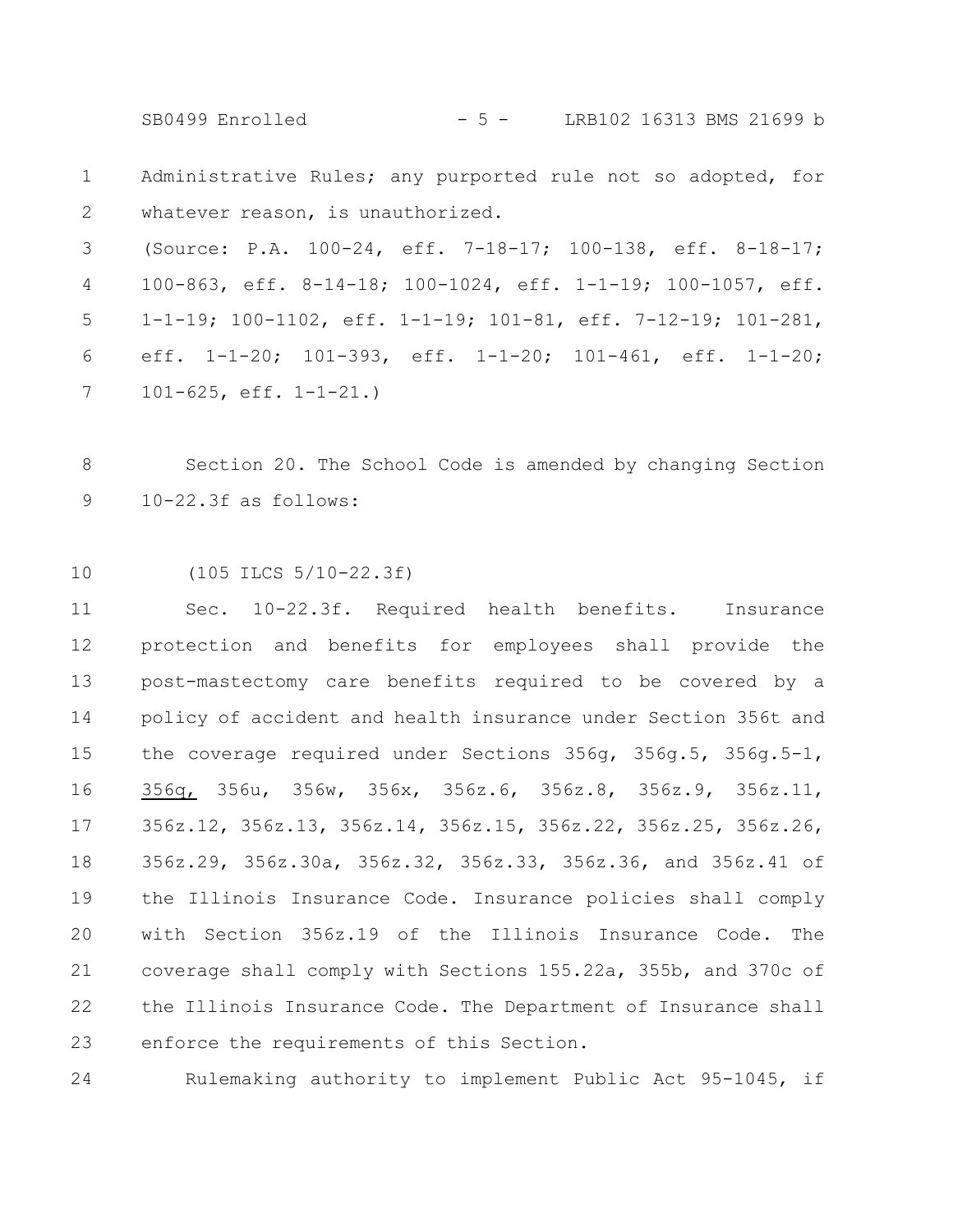SB0499 Enrolled - 6 - LRB102 16313 BMS 21699 b

any, is conditioned on the rules being adopted in accordance with all provisions of the Illinois Administrative Procedure Act and all rules and procedures of the Joint Committee on Administrative Rules; any purported rule not so adopted, for whatever reason, is unauthorized. 1 2 3 4 5

(Source: P.A. 100-24, eff. 7-18-17; 100-138, eff. 8-18-17; 100-863, eff. 8-14-18; 100-1024, eff. 1-1-19; 100-1057, eff. 1-1-19; 100-1102, eff. 1-1-19; 101-81, eff. 7-12-19; 101-281, eff. 1-1-20; 101-393, eff. 1-1-20; 101-461, eff. 1-1-20; 101-625, eff. 1-1-21.) 6 7 8 9 10

Section 25. The Health Maintenance Organization Act is amended by changing Section 5-3 as follows: 11 12

(215 ILCS 125/5-3) (from Ch. 111 1/2, par. 1411.2) 13

Sec. 5-3. Insurance Code provisions. 14

(a) Health Maintenance Organizations shall be subject to the provisions of Sections 133, 134, 136, 137, 139, 140, 141.1, 141.2, 141.3, 143, 143c, 147, 148, 149, 151, 152, 153, 154, 154.5, 154.6, 154.7, 154.8, 155.04, 155.22a, 355.2, 355.3, 355b, 356g.5-1, 356m, 356q, 356v, 356w, 356x, 356y, 356z.2, 356z.4, 356z.4a, 356z.5, 356z.6, 356z.8, 356z.9, 356z.10, 356z.11, 356z.12, 356z.13, 356z.14, 356z.15, 356z.17, 356z.18, 356z.19, 356z.21, 356z.22, 356z.25, 356z.26, 356z.29, 356z.30, 356z.30a, 356z.32, 356z.33, 356z.35, 356z.36, 356z.41, 364, 364.01, 367.2, 367.2-5, 367i, 368a, 368b, 368c, 15 16 17 18 19 20 21 22 23 24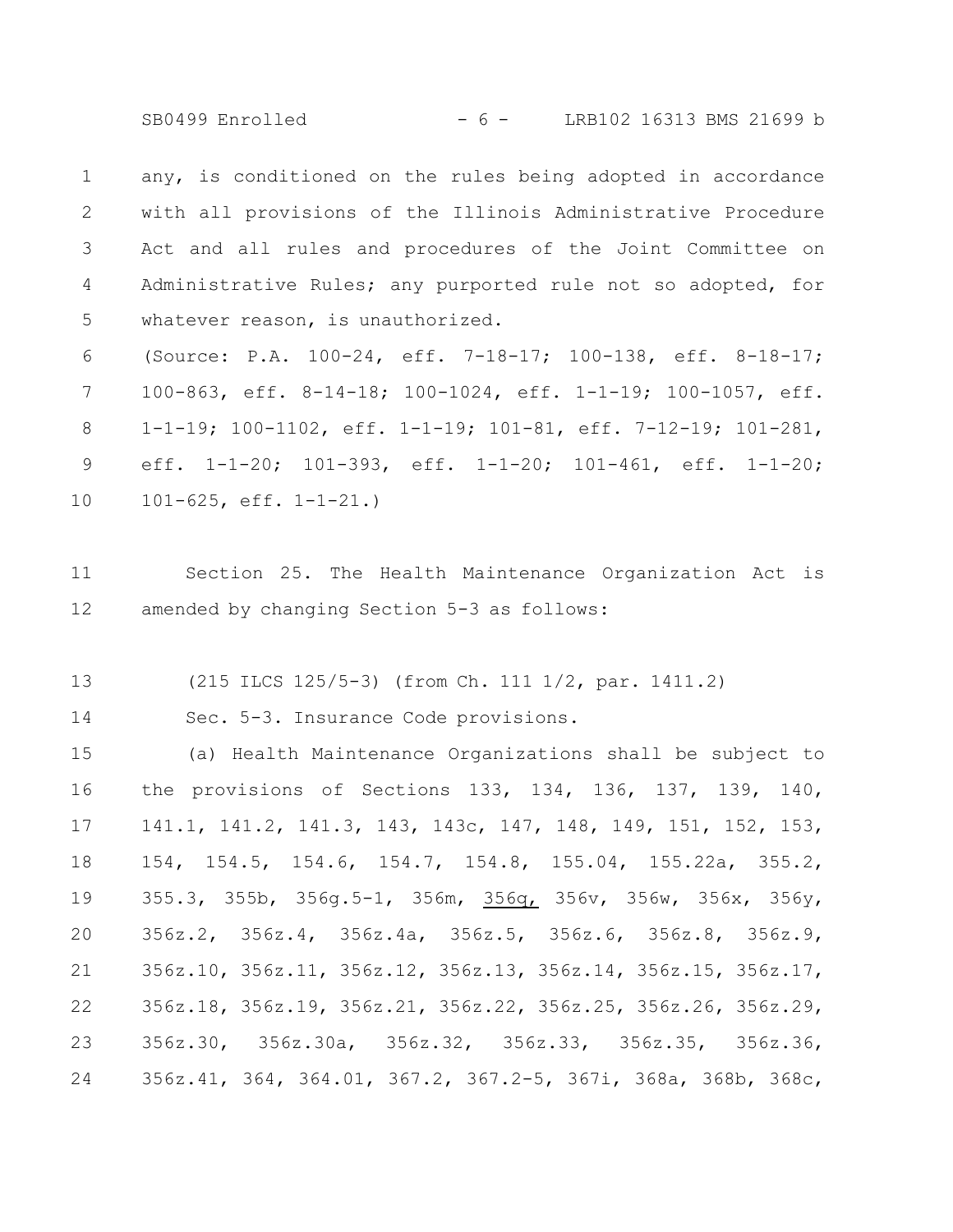SB0499 Enrolled - 7 - LRB102 16313 BMS 21699 b

368d, 368e, 370c, 370c.1, 401, 401.1, 402, 403, 403A, 408, 408.2, 409, 412, 444, and 444.1, paragraph (c) of subsection (2) of Section 367, and Articles IIA, VIII 1/2, XII, XII 1/2, XIII, XIII 1/2, XXV, XXVI, and XXXIIB of the Illinois Insurance Code. 1 2 3 4 5

(b) For purposes of the Illinois Insurance Code, except for Sections 444 and 444.1 and Articles XIII and XIII 1/2, Health Maintenance Organizations in the following categories are deemed to be "domestic companies": 6 7 8 9

(1) a corporation authorized under the Dental Service Plan Act or the Voluntary Health Services Plans Act; 10 11

(2) a corporation organized under the laws of this State; or 12 13

(3) a corporation organized under the laws of another state, 30% or more of the enrollees of which are residents of this State, except a corporation subject to substantially the same requirements in its state of organization as is a "domestic company" under Article VIII 1/2 of the Illinois Insurance Code. 14 15 16 17 18 19

(c) In considering the merger, consolidation, or other acquisition of control of a Health Maintenance Organization pursuant to Article VIII 1/2 of the Illinois Insurance Code, 20 21 22

(1) the Director shall give primary consideration to the continuation of benefits to enrollees and the financial conditions of the acquired Health Maintenance Organization after the merger, consolidation, or other 23 24 25 26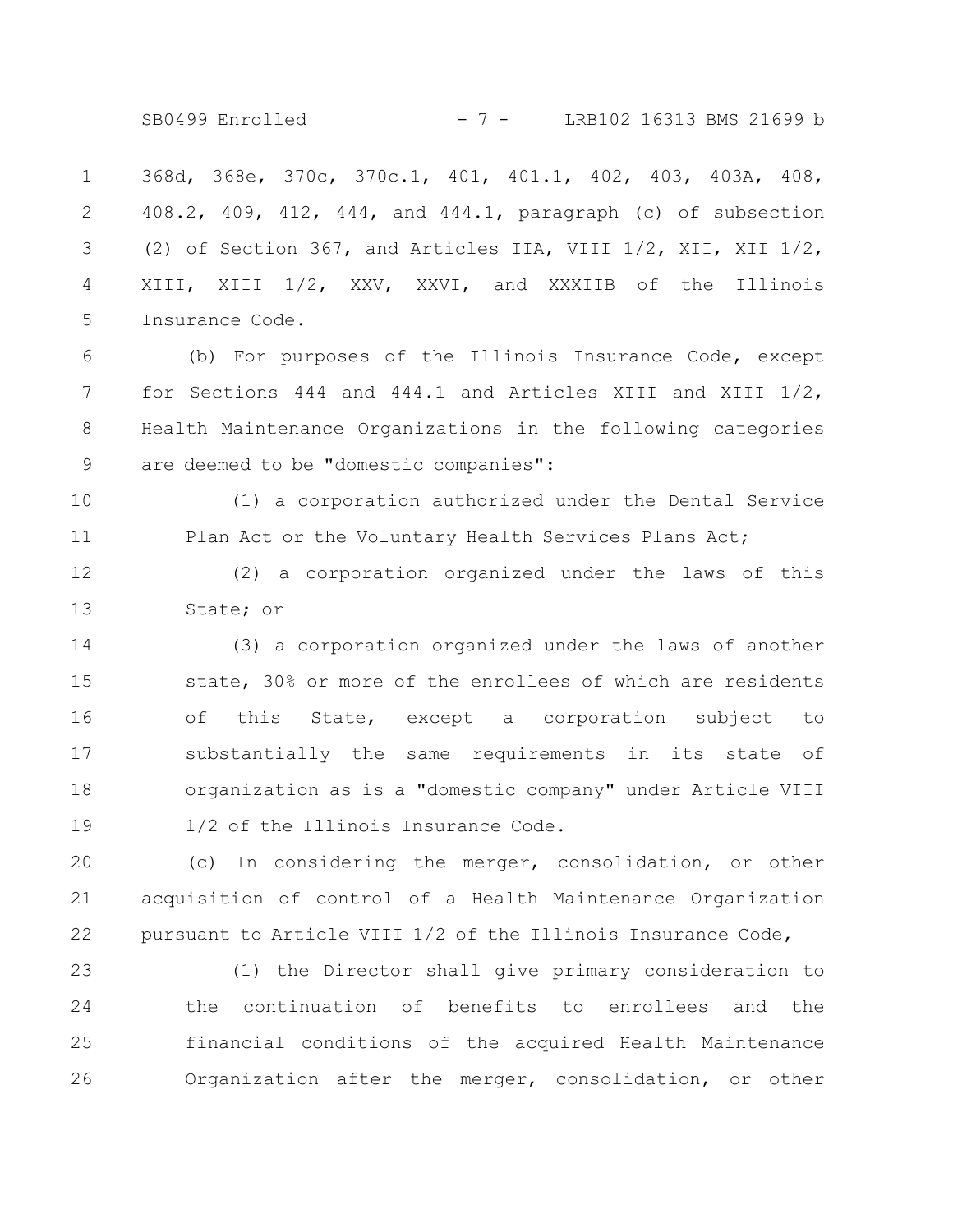SB0499 Enrolled - 8 - LRB102 16313 BMS 21699 b

acquisition of control takes effect; 1

(2)(i) the criteria specified in subsection (1)(b) of Section 131.8 of the Illinois Insurance Code shall not apply and (ii) the Director, in making his determination with respect to the merger, consolidation, or other acquisition of control, need not take into account the effect on competition of the merger, consolidation, or other acquisition of control; 2 3 4 5 6 7 8

(3) the Director shall have the power to require the following information: 9 10

(A) certification by an independent actuary of the adequacy of the reserves of the Health Maintenance Organization sought to be acquired; 11 12 13

(B) pro forma financial statements reflecting the combined balance sheets of the acquiring company and the Health Maintenance Organization sought to be acquired as of the end of the preceding year and as of a date 90 days prior to the acquisition, as well as pro forma financial statements reflecting projected combined operation for a period of 2 years; 14 15 16 17 18 19 20

(C) a pro forma business plan detailing an acquiring party's plans with respect to the operation of the Health Maintenance Organization sought to be acquired for a period of not less than 3 years; and 21 22 23 24

(D) such other information as the Director shall require. 25 26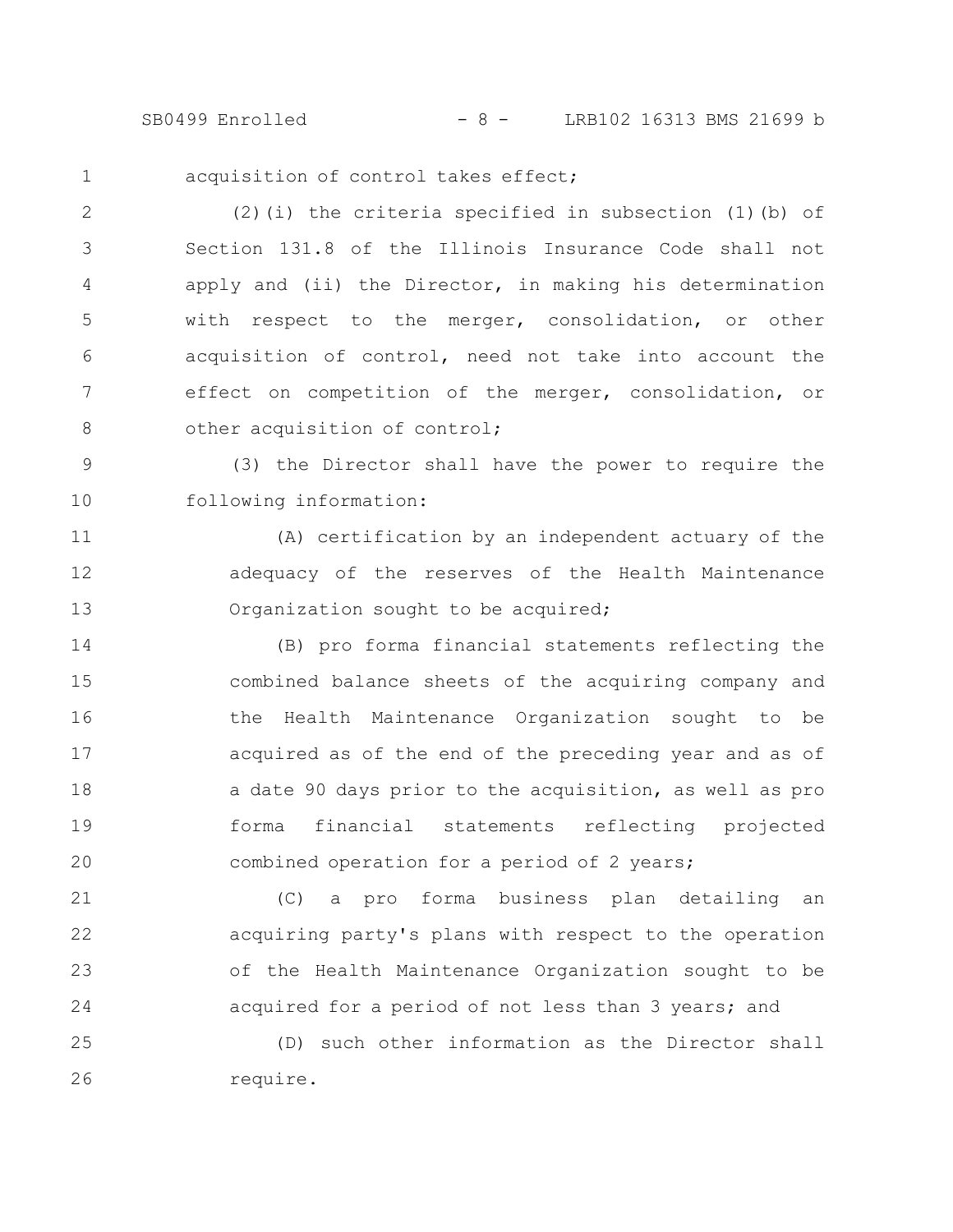SB0499 Enrolled - 9 - LRB102 16313 BMS 21699 b

(d) The provisions of Article VIII 1/2 of the Illinois Insurance Code and this Section 5-3 shall apply to the sale by any health maintenance organization of greater than 10% of its enrollee population (including without limitation the health maintenance organization's right, title, and interest in and to its health care certificates). 1 2 3 4 5 6

(e) In considering any management contract or service agreement subject to Section 141.1 of the Illinois Insurance Code, the Director (i) shall, in addition to the criteria specified in Section 141.2 of the Illinois Insurance Code, take into account the effect of the management contract or service agreement on the continuation of benefits to enrollees and the financial condition of the health maintenance organization to be managed or serviced, and (ii) need not take into account the effect of the management contract or service agreement on competition. 7 8 9 10 11 12 13 14 15 16

(f) Except for small employer groups as defined in the Small Employer Rating, Renewability and Portability Health Insurance Act and except for medicare supplement policies as defined in Section 363 of the Illinois Insurance Code, a Health Maintenance Organization may by contract agree with a group or other enrollment unit to effect refunds or charge additional premiums under the following terms and conditions: 17 18 19 20 21 22 23

(i) the amount of, and other terms and conditions with respect to, the refund or additional premium are set forth in the group or enrollment unit contract agreed in advance 24 25 26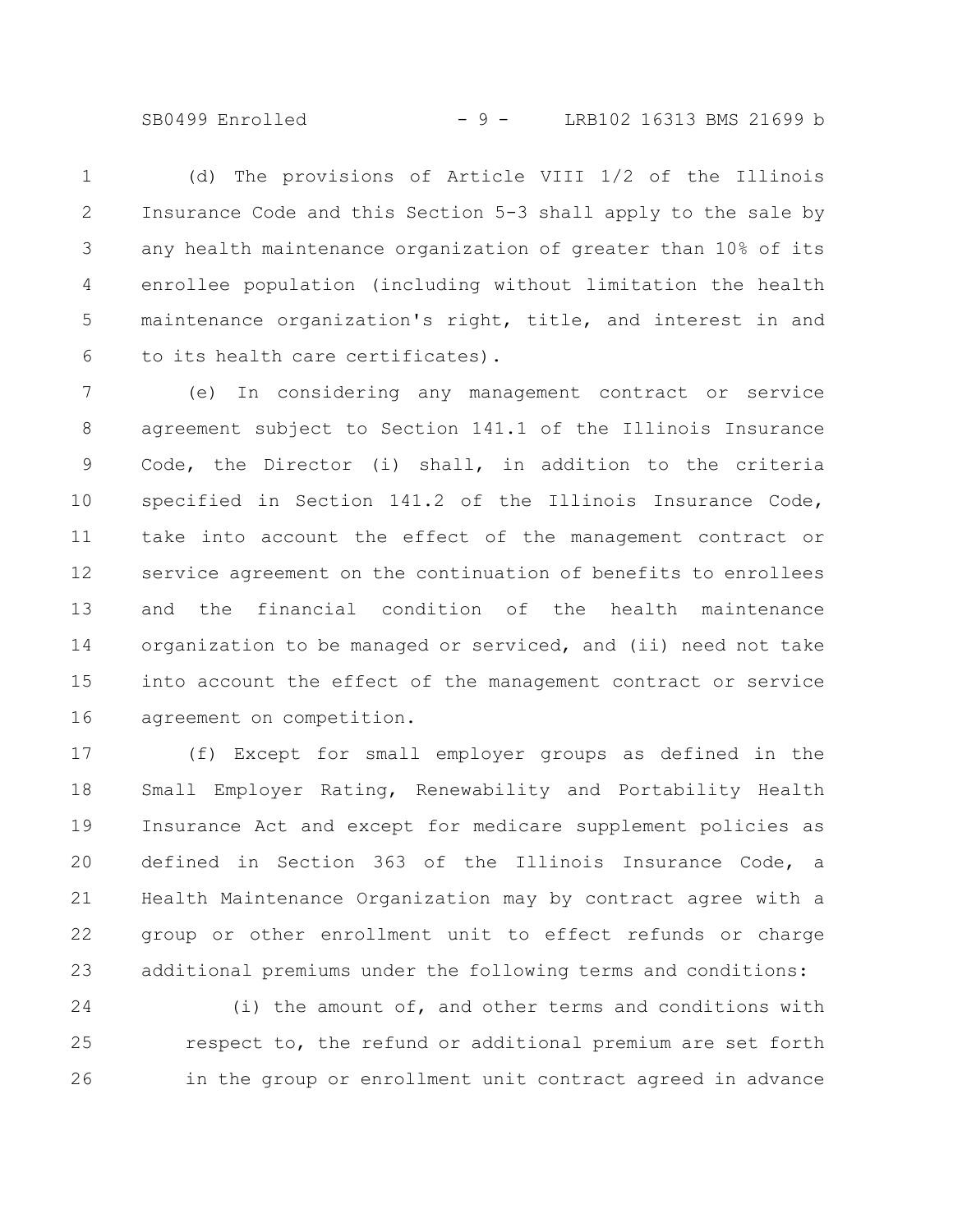SB0499 Enrolled - 10 - LRB102 16313 BMS 21699 b

of the period for which a refund is to be paid or additional premium is to be charged (which period shall not be less than one year); and 1 2 3

(ii) the amount of the refund or additional premium shall not exceed 20% of the Health Maintenance Organization's profitable or unprofitable experience with respect to the group or other enrollment unit for the period (and, for purposes of a refund or additional premium, the profitable or unprofitable experience shall be calculated taking into account a pro rata share of the Health Maintenance Organization's administrative and marketing expenses, but shall not include any refund to be made or additional premium to be paid pursuant to this subsection (f)). The Health Maintenance Organization and the group or enrollment unit may agree that the profitable or unprofitable experience may be calculated taking into account the refund period and the immediately preceding 2 plan years. 4 5 6 7 8 9 10 11 12 13 14 15 16 17 18

The Health Maintenance Organization shall include a statement in the evidence of coverage issued to each enrollee describing the possibility of a refund or additional premium, and upon request of any group or enrollment unit, provide to the group or enrollment unit a description of the method used to calculate (1) the Health Maintenance Organization's profitable experience with respect to the group or enrollment unit and the resulting refund to the group or enrollment unit 19 20 21 22 23 24 25 26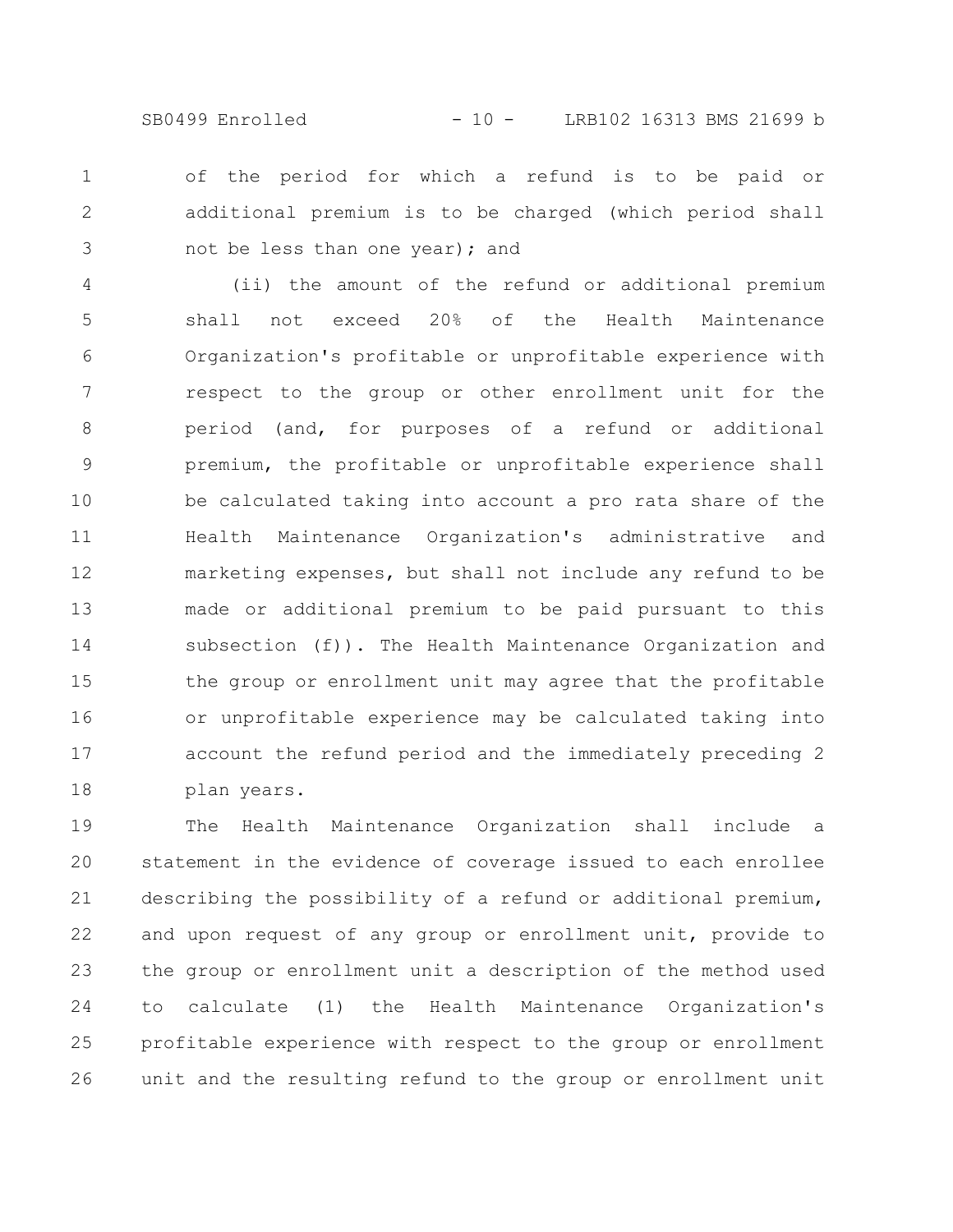SB0499 Enrolled - 11 - LRB102 16313 BMS 21699 b

or (2) the Health Maintenance Organization's unprofitable experience with respect to the group or enrollment unit and the resulting additional premium to be paid by the group or enrollment unit. 1 2 3 4

In no event shall the Illinois Health Maintenance Organization Guaranty Association be liable to pay any contractual obligation of an insolvent organization to pay any refund authorized under this Section. 5 6 7 8

(g) Rulemaking authority to implement Public Act 95-1045, if any, is conditioned on the rules being adopted in accordance with all provisions of the Illinois Administrative Procedure Act and all rules and procedures of the Joint Committee on Administrative Rules; any purported rule not so adopted, for whatever reason, is unauthorized. 9 10 11 12 13 14

(Source: P.A. 100-24, eff. 7-18-17; 100-138, eff. 8-18-17; 100-863, eff. 8-14-18; 100-1026, eff. 8-22-18; 100-1057, eff. 1-1-19; 100-1102, eff. 1-1-19; 101-13, eff. 6-12-19; 101-81, eff. 7-12-19; 101-281, eff. 1-1-20; 101-371, eff. 1-1-20; 101-393, eff. 1-1-20; 101-452, eff. 1-1-20; 101-461, eff. 1-1-20; 101-625, eff. 1-1-21.) 15 16 17 18 19 20

- Section 30. The Limited Health Service Organization Act is amended by changing Section 4003 as follows: 21 22
- (215 ILCS 130/4003) (from Ch. 73, par. 1504-3) 23

Sec. 4003. Illinois Insurance Code provisions. Limited 24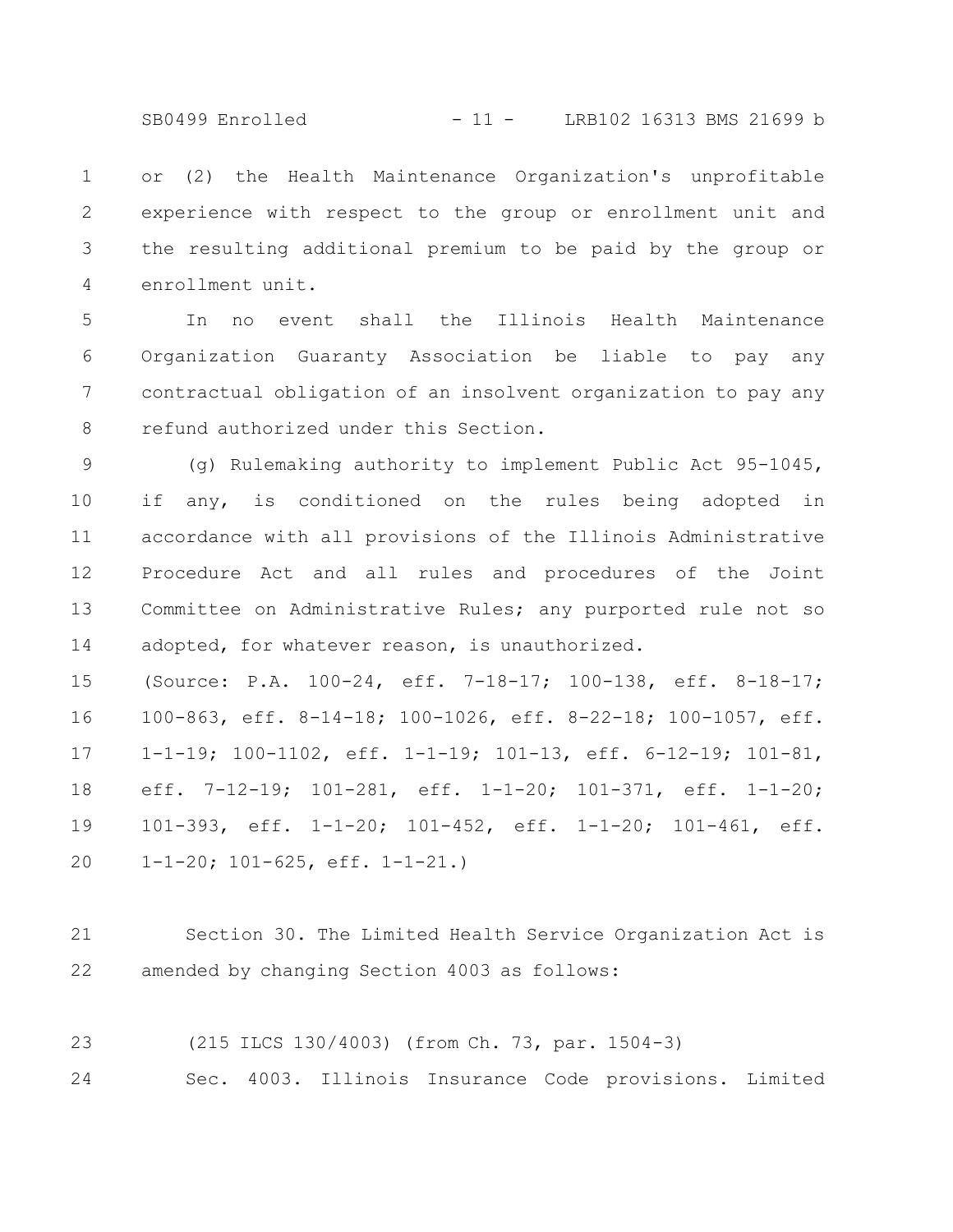SB0499 Enrolled - 12 - LRB102 16313 BMS 21699 b

health service organizations shall be subject to the provisions of Sections 133, 134, 136, 137, 139, 140, 141.1, 141.2, 141.3, 143, 143c, 147, 148, 149, 151, 152, 153, 154, 154.5, 154.6, 154.7, 154.8, 155.04, 155.37, 355.2, 355.3, 355b, 356q, 356v, 356z.10, 356z.21, 356z.22, 356z.25, 356z.26, 356z.29, 356z.30a, 356z.32, 356z.33, 356z.41, 368a, 401, 401.1, 402, 403, 403A, 408, 408.2, 409, 412, 444, and 444.1 and Articles IIA, VIII 1/2, XII, XII 1/2, XIII, XIII 1/2, XXV, and XXVI of the Illinois Insurance Code. For purposes of the Illinois Insurance Code, except for Sections 444 and 444.1 and Articles XIII and XIII 1/2, limited health service organizations in the following categories are deemed to be domestic companies: 1 2 3 4 5 6 7 8 9 10 11 12 13

14

(1) a corporation under the laws of this State; or

(2) a corporation organized under the laws of another state, 30% or more of the enrollees of which are residents of this State, except a corporation subject to substantially the same requirements in its state of organization as is a domestic company under Article VIII 1/2 of the Illinois Insurance Code. 15 16 17 18 19 20

(Source: P.A. 100-24, eff. 7-18-17; 100-138, eff. 8-18-17; 100-201, eff. 8-18-17; 100-863, eff. 8-14-18; 100-1057, eff. 1-1-19; 100-1102, eff. 1-1-19; 101-81, eff. 7-12-19; 101-281, eff. 1-1-20; 101-393, eff. 1-1-20; 101-625, eff. 1-1-21.) 21 22 23 24

Section 35. The Voluntary Health Services Plans Act is

25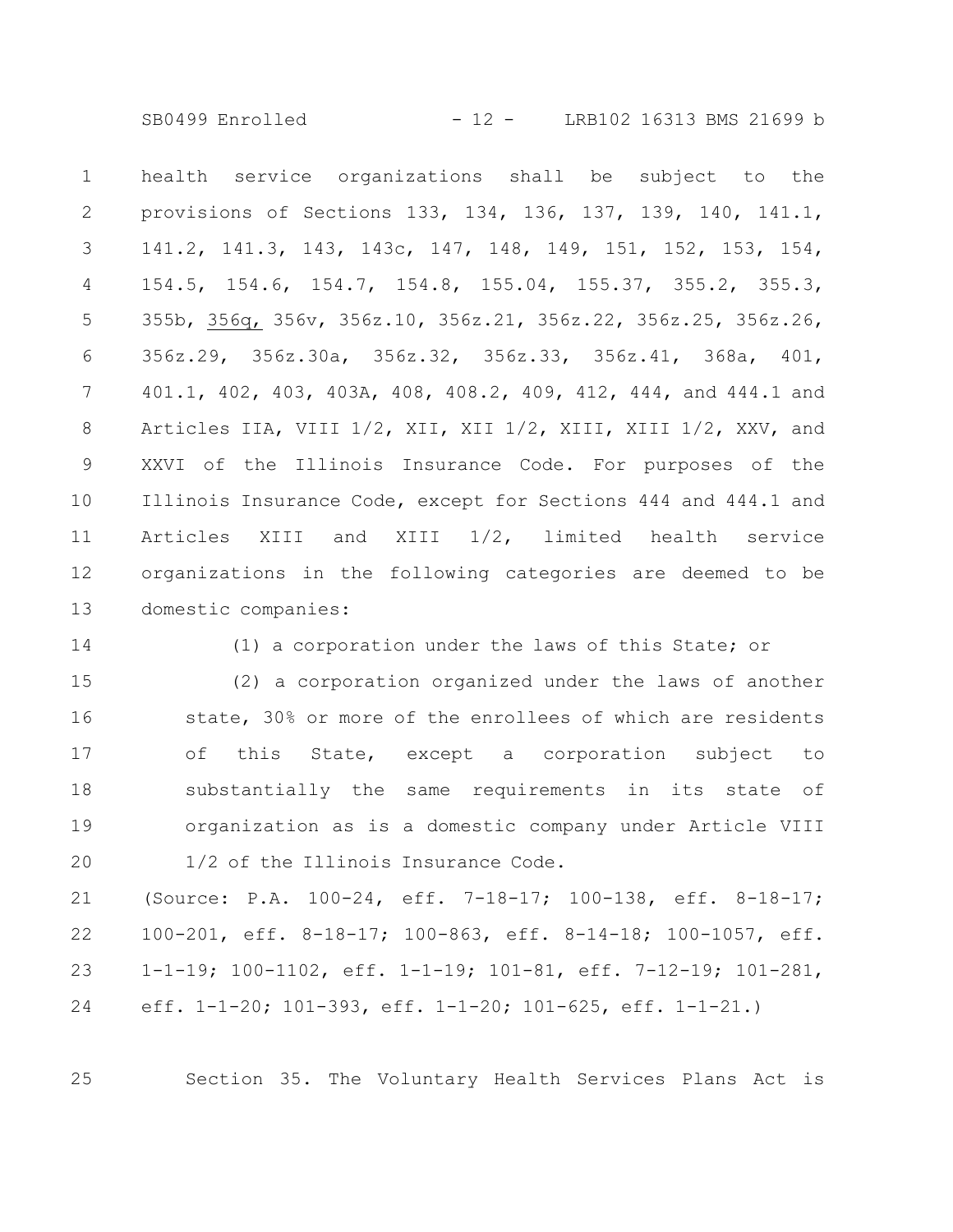SB0499 Enrolled - 13 - LRB102 16313 BMS 21699 b

amended by changing Section 10 as follows: 1

2

(215 ILCS 165/10) (from Ch. 32, par. 604)

Sec. 10. Application of Insurance Code provisions. Health services plan corporations and all persons interested therein or dealing therewith shall be subject to the provisions of Articles IIA and XII 1/2 and Sections 3.1, 133, 136, 139, 140, 143, 143c, 149, 155.22a, 155.37, 354, 355.2, 355.3, 355b, 356g, 356g.5, 356g.5-1, 356q, 356r, 356t, 356u, 356v, 356w, 356x, 356y, 356z.1, 356z.2, 356z.4, 356z.4a, 356z.5, 356z.6, 356z.8, 356z.9, 356z.10, 356z.11, 356z.12, 356z.13, 356z.14, 356z.15, 356z.18, 356z.19, 356z.21, 356z.22, 356z.25, 356z.26, 356z.29, 356z.30, 356z.30a, 356z.32, 356z.33, 356z.41, 364.01, 367.2, 368a, 401, 401.1, 402, 403, 403A, 408, 408.2, and 412, and paragraphs (7) and (15) of Section 367 of the Illinois Insurance Code. 3 4 5 6 7 8 9 10 11 12 13 14 15

Rulemaking authority to implement Public Act 95-1045, if any, is conditioned on the rules being adopted in accordance with all provisions of the Illinois Administrative Procedure Act and all rules and procedures of the Joint Committee on Administrative Rules; any purported rule not so adopted, for whatever reason, is unauthorized. 16 17 18 19 20 21

(Source: P.A. 100-24, eff. 7-18-17; 100-138, eff. 8-18-17; 100-863, eff. 8-14-18; 100-1026, eff. 8-22-18; 100-1057, eff. 1-1-19; 100-1102, eff. 1-1-19; 101-13, eff. 6-12-19; 101-81, eff. 7-12-19; 101-281, eff. 1-1-20; 101-393, eff. 1-1-20; 22 23 24 25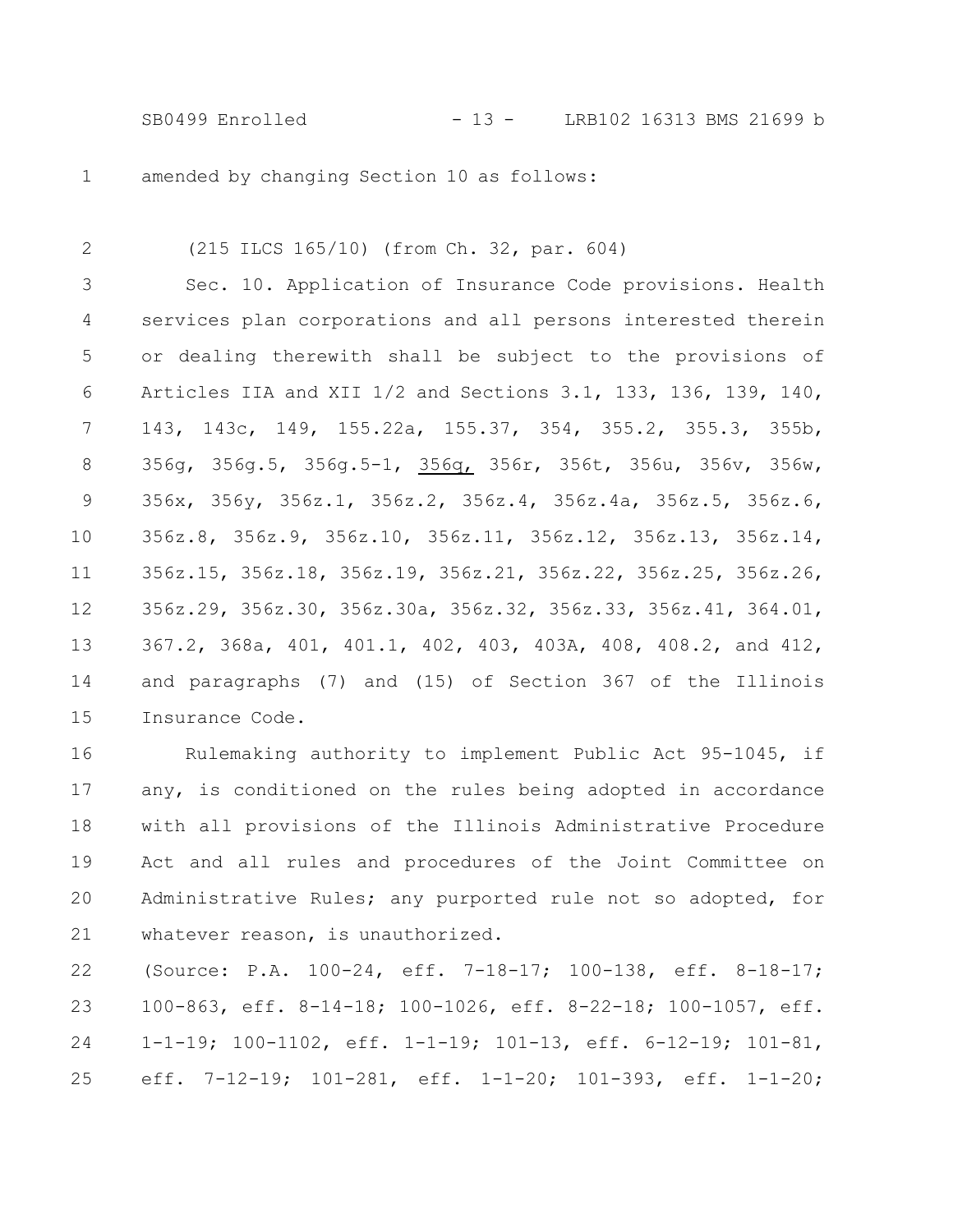101-625, eff. 1-1-21.) 1 SB0499 Enrolled - 14 - LRB102 16313 BMS 21699 b

Section 40. The Illinois Public Aid Code is amended by changing Section 5-16.8 as follows: 2 3

(305 ILCS 5/5-16.8) 4

Sec. 5-16.8. Required health benefits. The medical assistance program shall (i) provide the post-mastectomy care benefits required to be covered by a policy of accident and health insurance under Section 356t and the coverage required under Sections 356g.5, 356q, 356u, 356w, 356x, 356z.6, 356z.26, 356z.29, 356z.32, 356z.33, 356z.34, and 356z.35 of the Illinois Insurance Code and (ii) be subject to the provisions of Sections 356z.19, 364.01, 370c, and 370c.1 of the Illinois Insurance Code. 5 6 7 8 9 10 11 12 13

The Department, by rule, shall adopt a model similar to the requirements of Section 356z.39 of the Illinois Insurance Code. 14 15 16

On and after July 1, 2012, the Department shall reduce any rate of reimbursement for services or other payments or alter any methodologies authorized by this Code to reduce any rate of reimbursement for services or other payments in accordance with Section 5-5e. 17 18 19 20 21

To ensure full access to the benefits set forth in this Section, on and after January 1, 2016, the Department shall ensure that provider and hospital reimbursement for 22 23 24